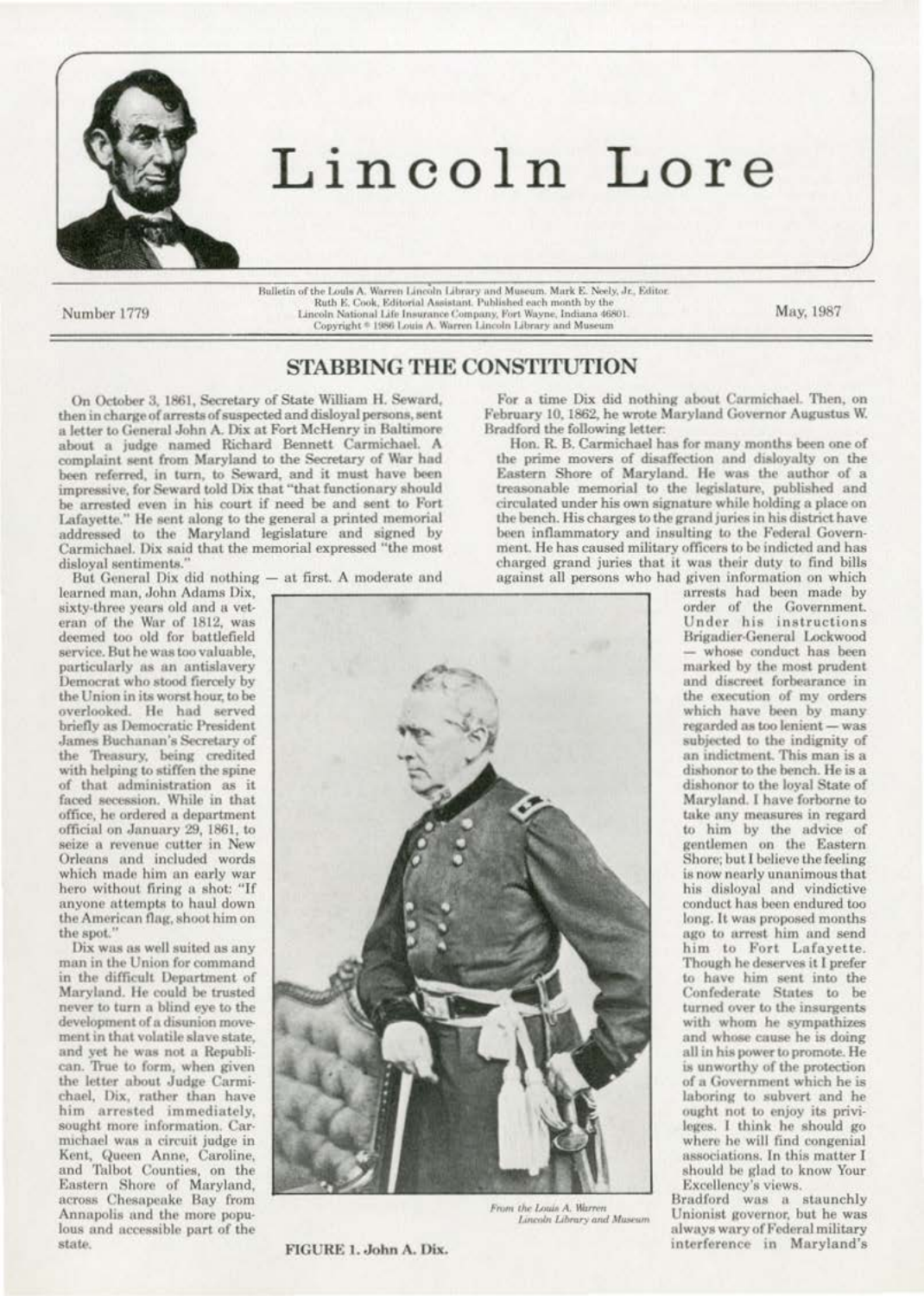political life. Apparently, he wanted neither to endorse nor oppose this move in the Carmichael case and failed to respond. Dix still did nothing.

Carmichael remained a problem in the eyes of military authorities, however. When he held the spring term of his circuit courts in 1862, he continued the practice alluded to in Dix's letter of charging his grand juries with responsibility to bring presentments against military authorities who illegally arrested Maryland citizens and against the Maryland citizens who aided the allegedly illegal arrests by informing the military authorities of disloyal acts. The aggressive nature of the judge's charges should be recognized, for a presentment is a grand jury statement of an offense based on their own knowledge and not on what is laid before them in a bill of indictment.

When Henry H. Goldsborough, then president of the Maryland Senate and later the head of the state constitutional convention which would vote to abolish slavery in Maryland, was so indicted with a trial set for May, serious trouble loomed. Several officers of the Second Delaware Regiment, previously charged by a Carmichael grand jury but never arrested because they left the county in question, were subpoenaed as witnesses and were, therefore, threatened with arrest if they appeared in the county for the May trial.

The inevitable arrest could hardly have proved messier. Dix, for some unaccountable reason, now decided to honor the dictates of Seward's letter of the previous autumn, though the Secretary of State had not been in charge of internal security for over three months, and make the arrest "in Court in order that the proceeding might be the more marked." Marked, it was. When Baltimore's Deputy Provost Marshal and four policemen came to the court in Easton, Carmichael refused to recognize their authority and a scuffle ensued in which Carmichael received what Dix characterized as "a superficial<br>wound on the head." The judge's partisans said that he was<br>"beaten and hacked, until he was brought senseless to the floor and drenched in his blood."

The arrest of such a man as Judge Carmichael was not likely to go unnoticed, though it is perhaps significant that it caused no demonstrations, riots, or social disturbances beyond the courtroom brawl at the moment of arrest. His cause was soon championed by Congressman John W. Crisfield and Senator James A. Pearce, both of Maryland. These influential politicians gained Lincoln's ear, and, in a meeting with the president, Pearce brought to his attention a printed copy of Judge Carmichael's charge to the grand jury, a document allegedly printed months ago in order to refute newspaper distortions of what Carmichael had been doing in his court. Here is the bulk of that document:

Having now, gentlemen, charged you generally of the duties of your high office, here I would dismiss you to your chamber, if my duty did not require me to invite your notice to acts of outrage and violence unusual in this quarter.

Through the public papers and otherwise, it has come to my knowledge, that violations of law have been committed by persons holding themselves above the law, which, by tacit accord, for some reason have as yet escaped the cognizance of the authorities. Violent and dangerous injuries have been committed, upon your citizens, whilst the process of law has been forbidden to reach the offender. Arrests have been made, utterly groundless as it turned out; but whether with cause or not, by persons having no legal competency to make arrests, and without "warrant of law," or process from legal authority. A squad of soldiers, with no pretense of authority but their arms, it is said, have invaded the homes of your fellow citizens, and dragged them to their camp. There they have been detained as long as it suited the pleasure of their captors.

These are the cases to which your attention is directed now a word about the law. And but for the very peculiar state of affairs. I should be content to leave you to the counsels of the State. But it belongs to every department to bear its

share of duty in the administration of the law. Yours is imperative, mine is not less so.

Is there one in your panel here, where the law has been held supreme; where, twice in every year, from time immemorial, its ministrations have been conducted, who does not know that the facts stated, constitute offence against the law?

I have told you that your duties extended to every case of public wrong. The mandate of your solemn obligation requires that you make "true presentment of all such matters as shall come to your knowledge," and if all, then there is no exception, and your cognizance must be exercised over the cases mentioned, unless you find some dispensing power, of which I have found no mention in the law.

Offences are the acts of persons. Every person, public or private, high or low, is subject to the visitation of the law whether invested with the robes of power, or covered with humble rags, all are alike amenable to its sanctions. That "the law only is supreme in this land," you have heard proclaimed by my honored predecessors, from this place, at every term. Heretofore I have so pronounced — my duty now still bids me to repeat the same to you, gentlemen, the Grand Inquest, its chosen ministers.

Violent and dangerous breaches of the public peace have occurred here aforetime. With such offences you are not unfamiliar. They have received the prompt cognizance of your department, and have met the speedy and certain punishment which the law denounces upon all, without distinction. They are now not less obnoxious. In regard to these, I need not add another word.

But arbitrary, illegal, and false imprisonments have been unknown to our modern history. In a practice of more than six-and-twenty years at the bar, throughout this circuit, and a service of a few years upon the bench, I have never known such a case - either by criminal presentment, or by civil action. Almost every crime and misdemeanor, with this exception, have found persons wicked enough to commit them. It will strike you, how sacred the right of personal freedom has been held within this jurisdiction, for more than a quarter of a century. And, you will be assured, there is ample redress for its invasion - that it has been preserved thus inviolate. It is the hereditary right of American freemen. It was the right of their ancestors, before American Independence.

Before that day, a British subject could not be arrested, but under process of law. An arrest and detention of his person was unlawful, unless made under "process from the Courts, or under process from a legal officer, having the power to commit under his hand and seal.'

This process was required to be founded on oath, disclosing the cause of arrest. Indeed, so jealously was the liberty of the subject guarded, that it was held, at a very early date, by a high authority, such as Coke, that a FELON could not be arrested upon the warrant of a Justice, until "after indictment actually found." This strictness, it is true, was combatted. But from that day, to the date of American Independence, the arrest of a British subject could not lawfully be made, unless under the authority of judicial or justicial warrant. Made otherwise, it was "false imprisonment;" an offence, which an eminent English jurist denominates "a heinous public crime," for which, he says, "the law demands public vengeance." Every arrest without "due process," was regarded arbitrary, illegal, and despotic, and such as the ministers, at the date of American Independence, dare not claim for the British crown. The assertion at this day, of such a power for the crown, would shake the British throne to its very foundation.

Exemption from the exercise of such power, is the birthright of Americans. They trace it back in the musty scrolls of the mother country for ages long past. It is inscribed, in letters of light, in the Constitution of Maryland. This right may yet be found in the Constitution of the United

 $\bar{2}$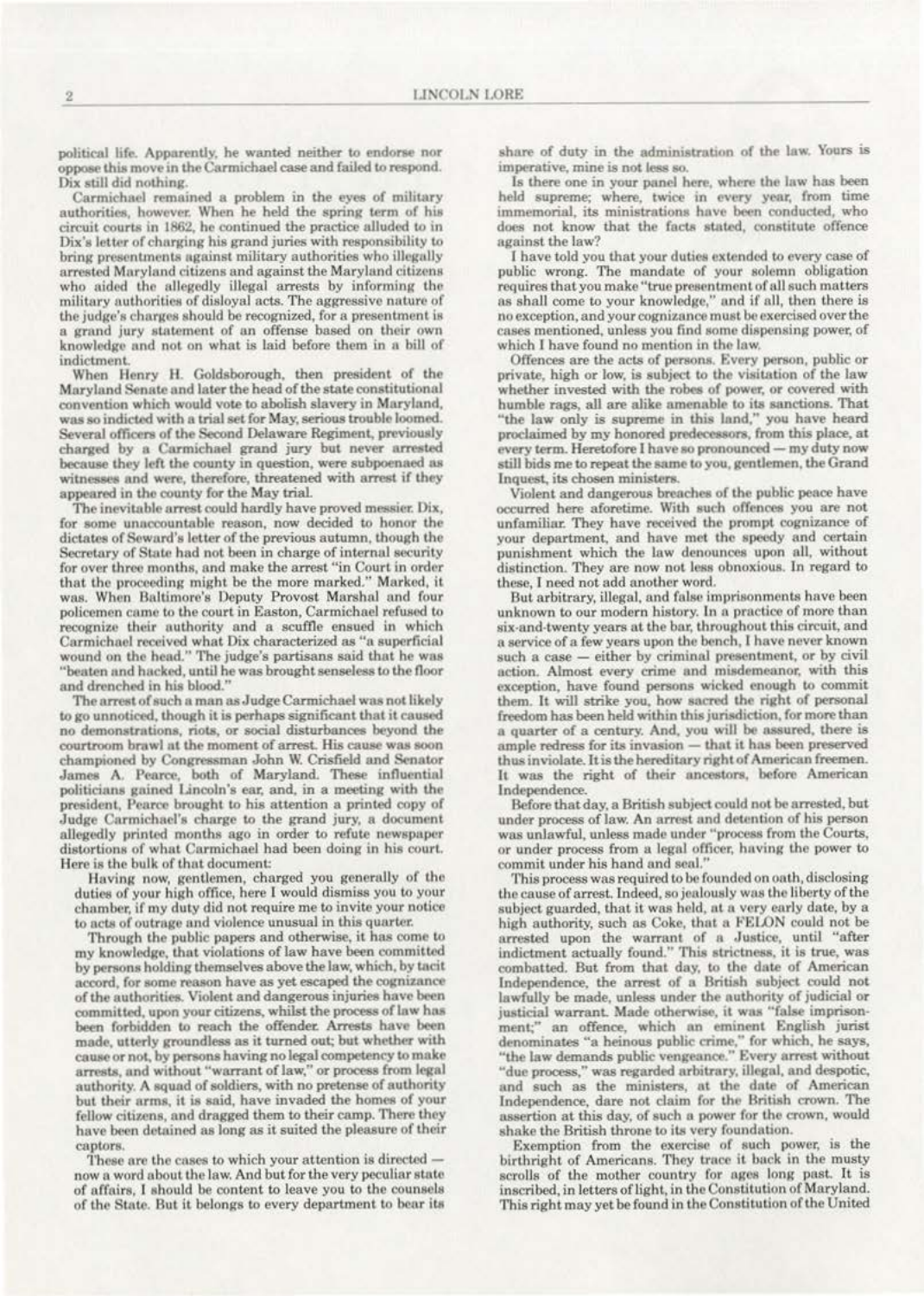States - the Supreme law -- before which every person,

potentate, and power in the United States must give place. There followed a long section in which the judge explained the original need for and quoted from the Bill of Rights. He continued:

The 4th Article forbids the arbitrary arrest and false imprisonment of the citizen. It guarantees to him the right heretofore enjoyed under the British Constitution. It prohibits "unreasonable seizure;" prohibits a warrant for seizure except upon "probable cause;" and requires such cause to be shown under the sanction of "oath or affirmation.

Here is no room for misconstruction. The supreme law is express in its terms. It is set up, by its declared terms, as a barrier to the powers to be in the State. It remains to us as a barrier against "the powers that be."

It has never been repealed, nor can be lawfully repealed, except by the power which created the Government, and in the manner provided by the Constitution itself.

This freedom from imprisonment "without due process," is absolute in the citizen, with only two exceptions. One, in which he is found in the very act of committing a felony, which obtains alike in England and this country; the other, where he has exchanged the citizen for the soldier  $-$  "in cases arising in the land or naval forces, or in the militia when in actual service in the time of war or public danger."

Your inquiries will enable you to ascertain if the arrests reported have, in fact, been made, and, if you find they have been made, whether they come under the excepted cases just stated.

If they have been made, and are not within the rule of these exceptions, then they are public wrongs. It is my duty so to charge you, and so I do charge you.

The circumstances in which we are, instruct me to remind you that your inquiries into, and action upon, this subject are to be conducted - unmoved by prejudice, unswerved by favor, and unawed by fear.

I cannot doubt that you will not be warped by prejudice on the one side, nor by favor on the other. As you are freemen, you are required to swear that you will not be restrained by fear in the discharge of your duty. A freeman should have no fear but of his God. The law is ordained by him. That commands what is right, and forbids what is wrong. It would be mockery, and I would not permit you to take the oath to act without fear, if there was an earthly power to restrain your free will.

There may be others, besides the persons who committed the violations of law heretofore considered, who may be obnoxious to presentment. If any of your citizens have instigated these groundless arrests, they are more guilty than those upon whom they have imposed. And it is hardly to be suppoed that strangers amongst you would wantonly, and without suggestions by mischievous persons, molest and harass your people. Such persons are liable for conspiracy. But your diligent and impartial inquiry will ascertain the truth.

I am admonished, gentlemen, by former misconstructions, to say to you that my instructions to you are not moved by political or partisan bias.

If I have declared to you the law as I understand it, you will remember it is under the same solemn sanction by which you are bound. If there be a class or party of persons who are banded together to oppose or violate the laws, it is my duty to animadvert upon their acts. If the facts to which I have alluded are true, their obvious tendency is not only to disturb the peace of society, but to subvert the very foundations of the Government whose laws both you and myself are sworn to administer.

With the condition of our unhappy country, the evils which exist, their causes, and those who are to be blamed, I have nothing to say here. I have my own - a very strong opinion. Others entertain another opinion. They are entitled to their own, and I am equally entitled to mine. I would not trespass upon my own sense of propriety by alluding to these subjects here. But I should feel myself, and should be regarded by others, unworthy this place, if I should fail to charge you of offences against law, be the offenders who they may.

It is important to see exactly what Abraham Lincoln saw hence the lengthy quotation from Judge Carmichael's document. It hardly seems inflammatory and in fact may appear innocuous and a bit dull to the modern reader.

That is why Lincoln's response seems so remarkable. On June 26, 1862, he wrote Congressman Crisfield this letter:

I have been considering the appeal made by yourself, and Senator Pearce in behalf of Judge Carmichael. His charge to the Grand-Jury, was left with me by the Senator, and, on reading it, I must confess I was not very favorably impressed towards the Judge. The object of the charge, I understand, was to procure prossecutions, and punishment of some men for arresting, or doing violence to some secessionists - that is, the Judge was trying to help a little, by giving the protection of law to those who were endevoring the overthrow the Supreme law - trying if he could find a safe place for certain men to stand on the constitution, whilst they should stab it in another place.

But possibly I am mistaken.

The Secretary of War and I have agreed that if the Judge will take the oath of allegiance, usually taken in such cases, he may be discharged. Please ascertain, and inform me whether he will do it.

This letter required quite a preface but it seems worth it, for here one catches an especially revealing glimpse of Lincoln's mind at work. He did not find the grand jury charge innocuous; on the contrary it left the president "not very favorably impressed."

And why not? Apparently, there was nothing wrong with the law expressed in the grand jury charge. That was innocuous enough, and that is why Carmichael had it printed and Senator Pearce left it with Lincoln. What was wrong in Lincoln's view was the practical purpose to which the sound law was being put - protecting "secessionists," as Lincoln termed it. In part, then, this letter typified Lincoln's approach to the law and the Constitution, as an almost totally practical matter. He was rarely impressed with the abstract majesty of the law, at least not in wartime when violence threatened to undo law.

And he was not, it seems, much impressed with judges as a class of abstract arbiters of justice. Back in the great debates of 1858, Lincoln had always called his opponent "Judge" Douglas. This was done partly in order not to have to call him "Senator Douglas," for Lincoln was vying for the same senate seat and he had no desire to imbue Douglas with natural senatorial aura, as though the Little Giant were even appropriately named for the job. There was also bitter political irony in the use of the judicial title, for Douglas had gained it long ago by helping to legislate a Democratic majority onto the Illinois Supreme Court by augmenting the size of the court and then taking one of the new judgeships himself.

And the Dred Scott decision of 1857 was a bete noire for all antislavery Republicans. When Lincoln saw a judge frustrating important goals in the Civil War, he saw red and not the advocacy system at work or the procedural safeguards of the American republican experiment.

Even so, President Lincoln could summon enough feeling of clemency to allow the judge to be set free if he would take the oath of allegiance. What ensued thereafter is not clear from the record, but Carmichael remained a prisoner in Fort Lafayette. On August 8, 1862, Pearce, now too ill to see Lincoln in Washington, wrote him to ask for Carmichael's release on grounds of declining health (severe rheumatism and not an adverse effect from the head wound was said to be the judge's problem). Nothing happened. Crisfield wrote Secretary of War Edwin M. Stanton on August 17, asking again that Carmichael be paroled. Nothing happened, save that the judge was transferred to Fort Delaware.